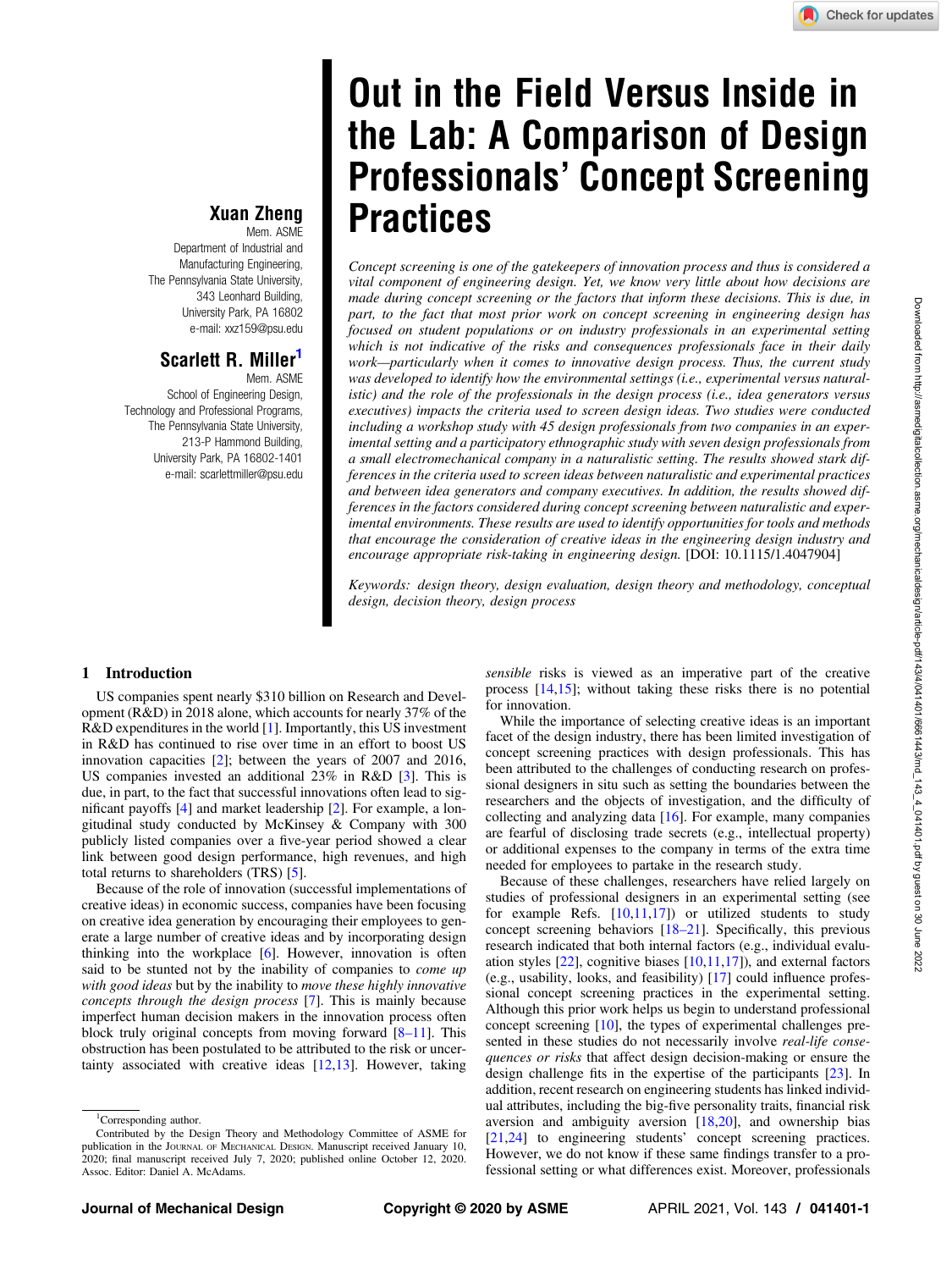Fig. 1 Timeline of study II and the corresponding data collected

<span id="page-1-0"></span>playing different roles in the design process often have different responsibilities [[25,26\]](#page-11-0), biases [[9,27](#page-11-0)], and preferences for risk [[28,29](#page-11-0)]. Nevertheless, limited research has explored the relationship between the role of the professionals in the design process and the discussion topics focused on when making screening decisions.

Based on previous work, the purpose of the current paper was to identify how environmental settings (i.e., experimental versus naturalistic) and the role of the professionals in the design process (i.e., idea generators versus executives) were related to the criteria used to screen design ideas. In addition, these criteria identified were also compared with those used by student teams. This was achieved through two studies, including an experimental workshop and a participatory ethnographic study that was conducted in a naturalistic setting. The results of this study can be used to identify opportunities for decision support tools that encourage appropriate risk-taking in the concept screening process.

### 2 Related Work

Before we can begin to discuss the similarities and differences in concept screening practices between professionals and students and between naturalistic and experimental settings, it is first important to understand the concept screening process and its role in design innovation. Concept screening often occurs at the beginning of the design process, when dozens of ideas are evaluated and the ideas with the most promise are moved forward in the design process [\[30](#page-11-0)]. This process forms the very first stage and gate in the Stage-Gate system developed by Cooper [\[26](#page-11-0)], see Fig. 1. While good decisions in this process help companies select the right projects to appropriately allocate their resources, expedite the speed of products to market, and maximize their return from R&D investments [\[26](#page-11-0)], poor decisions during this process result in great expense, including redesign costs, production postponement, and even product failure [[31\]](#page-11-0). However, decisions made in the early phases of the design process are especially difficult to make due to the limited information about these early-stage ideas and their future potential for success [[32\]](#page-11-0).

One factor that greatly inhibits successful decision-making in the fuzzy front end of the design process, or the period between when an opportunity for a new product is first considered and when the product idea is judged ready to enter "formal" development, $<sup>2</sup>$  is</sup> that there are no "ideal" concept screening practices. For example, a recent study that investigated the design process of eight companies from California supported this idea, indicating that there was no concept evaluation procedure found to choose the best concept [\[33](#page-11-0)]. This is not surprising since formal concept evaluation tools developed in academic research that provide frameworks or criteria to guide concept screening (see for example Refs. [34–37]) are usually not preferred in this fast-paced industry due to their time-consuming and not easy-to-use nature. Because of this, these formal concept evaluation tools are often criticized due to their disconnection with the requirements of the industry [[38,39\]](#page-11-0). Instead, the concept evaluation and screening process in the engineering design industry often rely on informal methods, such as design review meetings [[40\]](#page-11-0), voting [\[41](#page-11-0)], and informal team discussions [[39\]](#page-11-0). For example, Maurer and Widmann [\[33](#page-11-0)] found through interviews with and observations on professionals from eight companies in California that "creativity" and "gut feelings" were frequently mentioned features in "brainstorming" meetings. However, we know very little about how decisions are made in this process.

There has been some recent work that has begun to answer this question. For example, a recent study with engineering design students in an experimental design setting showed that students selected ideas primarily based on their technical feasibility, how they compared with other generated ideas, and how they compared with products already on the market [\[42](#page-11-0)]. In addition, research has also demonstrated that students often discarded novel ideas during concept screening for conventional alternatives, leading to a loss of creative capital [[43\]](#page-12-0). Work with design professionals in an experimental setting has demonstrated that their decision-making may be influenced by factors such as individual evaluation styles [[22\]](#page-11-0), cognitive biases [\[10](#page-11-0),[11,17\]](#page-11-0), and idea properties including usability, looks, and feasibility [\[17](#page-11-0)]. However, these experimental studies do not necessarily involve real-life consequences or risks that affect design decision-making. This is problematic because other factors such as social risks (e.g., the possibility of criticism, rejection, and failure  $[44]$  $[44]$ ) and cognitive traps (e.g., halo effect  $[45]$  $[45]$  and social loafing  $[46,47]$  $[46,47]$  $[46,47]$ ) are note captured in these environments.

While previous research has identified factors that are important to consider in the early conceptual design stages in order to cultivate successful products such as safety and durability [48–50], market and technological fit  $[51]$  $[51]$ , aesthetics and ergonomics  $[52]$  $[52]$ , reliability [\[53](#page-12-0)], compatibility [[54\]](#page-12-0), reusability [[55\]](#page-12-0), customer demand [[56\]](#page-12-0), and technical feasibility and cost [\[35](#page-11-0),[57\]](#page-12-0), we do not know how these factors impact the screening process. Finally, since a company's sustainable growth is largely decided by its ability to innovate [[58\]](#page-12-0), creativity (or how feasible and original an idea is [[22](#page-11-0)[,59,60](#page-12-0)]) has been regarded a fundamental component in the new product development process [[61\]](#page-12-0).

In addition to comparing the criteria used to make screening decisions during informal concept screening in different settings (i.e., experimental versus naturalistic), it is also important to explore how the criteria used might differ by the role of the professionals in the design process. For example, members of R&D Teams often serve as idea generators and the first "gatekeepers" in the design process, as they must screen dozens of ideas generated through the process to a few key ideas to present to design executives [\[25](#page-11-0)]. In fact, the primary responsibilities of R&D units are undertaking research and developing new technological innovations for the market place [\[62](#page-12-0)], which require the employees' engagement of creative behaviors including both ideation and implementation [\[63](#page-12-0)]. However, the key decision makers need to make Go/No Go decisions based on the deliverables presented by the idea generators [[26\]](#page-11-0). In addition, professionals could exhibit biases, such as ownership bias [\[10,11](#page-11-0),[17](#page-11-0),[27\]](#page-11-0) and various levels of preference for risk [64–66] associated with their roles in the design process. For example, a previous study found that professionals showed biases toward their own ideas and exhibited a

<sup>2</sup> [https://en.wikipedia.org/wiki/Front\\_end\\_innovation](https://en.wikipedia.org/wiki/Front_end_innovation)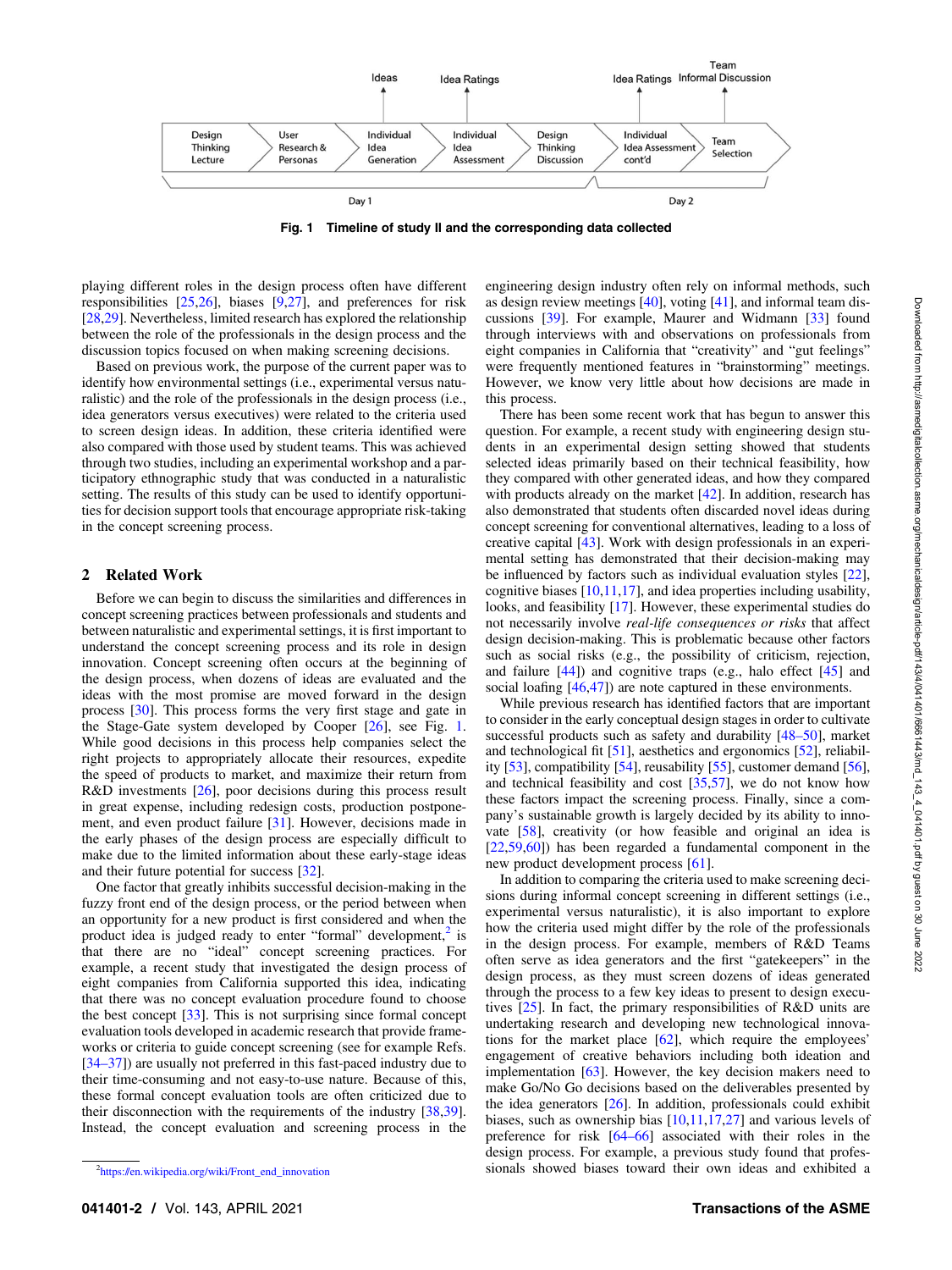preference toward highly feasible ideas, yet against highly original ideas when evaluating self-generated ideas in an experimental setting [[27\]](#page-11-0). Similarly, managers who initiate a project are less likely to realize that it is failing and are more likely to continue funding it than managers who assume the leadership after the project has started [\[9\]](#page-11-0). What's more, a research study found that entrepreneurs who made the commitment to become business owners had a high degree of optimism on business success, which could be because they committed more hours on the company than employees [\[28](#page-11-0)].

### 3 Research Questions

The purpose of the current paper was to identify how environmental settings (i.e., experimental versus naturalistic) and the role of the professionals in the design process (i.e., idea generators versus executives) were related to the criteria used to screen design ideas. Specifically, our study was developed to answer the following questions:

RQ1: What are the main discussion criteria used during professional concept screening? Does this differ between experimental and naturalistic settings?

We hypothesized that user needs, technical feasibility, and cost would be the most frequently mentioned topics since these were typical design considerations adopted by companies that have been found in previous research [[33,](#page-11-0)[56,67](#page-12-0)]. In addition to the frequently mentioned topics identified in the experimental setting, we hypothesized that professionals would also consider factors related to technology, market, cost, and company resources in a naturalistic setting since these factors were found to be related to the Go/No Go decisions [[51\]](#page-12-0).

RQ2: In a naturalistic setting, are idea generators and executives selecting ideas perceived to have high market potential? This research question was developed to understand if idea generators and executives made similar screening decisions on whether to further consider an idea or not regarding the market potential of the ideas. This question serves as a first step to understand the relationship between the role of the professionals and concept screening. We hypothesized that both idea generators and executives would be able to select ideas perceived with high future market potential in a naturalistic environment. This hypothesis was partially based on the previous research finding that professionals showed a preference for ideas perceived with high future value in a workshop setting [\[27](#page-11-0)].

RQ3: In a naturalistic setting, what factors predict the screening decisions of the idea generators and the executives individually?

This research question was developed to understand if idea generators and executives screened the ideas based on similar design criteria regarding the perceived feasibility, originality, overall creativity, and riskiness. We hypothesized that idea generators and executives would use different design criteria when making screening decisions due to their different responsibilities [[25](#page-11-0),[26\]](#page-11-0).

### 4 Methodology

In order to answer these research questions, two studies were conducted with design professionals. Specifically, study I was conducted in the form of design workshops in an experimental setting and study II was conducted in the form of a design workshop based in a naturalistic environment.

4.1 Study I: An Experimental Design Challenge. In study I, two workshops were conducted with design professionals from two companies. The remainder of Sec. 4.1 provides details of the methodology used in study I.

4.1.1 Participants. A total of 45 participants (eight females and 37 males) were recruited from two companies to participate in the workshops. Specifically, 15 professionals from a large (>30,000 employees) global automotive parts design and manufacturing company were recruited in the first workshop and 30 professionals from a small (<200 employees) hardware and software media support company were recruited to participate in the second workshop. These companies were selected because they have a mission to provide groundbreaking and innovative products within their respective industries. The average age of the participants was  $38.53$  years old  $(SD = 11.97$  years) with an average of 11.05 years of design-related professional experience  $(SD = 9.74)$ years). The participants held a variety of educational degrees, including associates or high school ( $N=5$ ), bachelors ( $N=17$ ), masters  $(N=8)$ , and doctorate  $(N=5)$ . The participants' job titles included engineers, scientists, managers, and other positions, such as technical specialist and programmer.

4.1.2 Procedure. To recruit individuals for the study, an invitation email was sent to potential participants by a company representative. In the invitation email, individuals were encouraged (but not required) to participate in a company-wide design thinking workshop. Two workshops were then scheduled onsite at the two companies with individuals who were willing to participate based on their schedule, availability, and interest. Because the workshops were scheduled during work hours, no monetary compensation was provided. However, participation was completely voluntary; there was no consequence from the company for not attending the workshop, and participants were able to quit the workshop at any time. The procedure introduced next was used at both companies:

The workshop was held in a room provided by the company. At the beginning of the workshop, the demographic information of the participants was collected through a paper-based survey. Then, a 30 min lecture on design thinking and the importance of creative idea development was given to the participants. Next, the participants were grouped into three- or four-member teams, which were formed by the research team prior to the workshop. All managers were put on the same team in order to minimize the pressure that might exist if a manager was present in a team with subordinates, which could discourage other participants from expressing their genuine feelings during the activity. There were 12 teams studied throughout both workshops. Participants were provided with a design prompt, which was "to develop concepts for a new, innovative product that can froth milk in a short amount of time with minimal instruction." The full design prompt can be viewed in [Appendix.](#page-10-0) This task was selected through a conversation with a representative from each company, where a variety of design prompts used within the literature were discussed. This task was selected with consultation with upper management at the organization in order to represent a task that the participants would be equally familiar with while also utilizing their expertise to develop solutions to the problem without violating company intellectual property. Once the design problem was understood, participants were given 20 min to generate ideas for this design problem individually by sketching ideas on index cards and providing a short-written description of each idea.

Following this brainstorming session, participants were asked to assess all ideas generated by their team without talking to their team members using an individual idea assessment sheet.<sup>3</sup> After the individual concept screening, the teams were instructed to categorize all the generated ideas into "Consider" and "Do not Consider" piles, rank the ideas, and conclude with a final idea through informal discussions. Specifically, the participants were asked to categorize each concept into "consider" if they felt the idea would most

<sup>3</sup> <https://www.engr.psu.edu/britelab/resources/Concept%20Screening%20Sheets.pdf>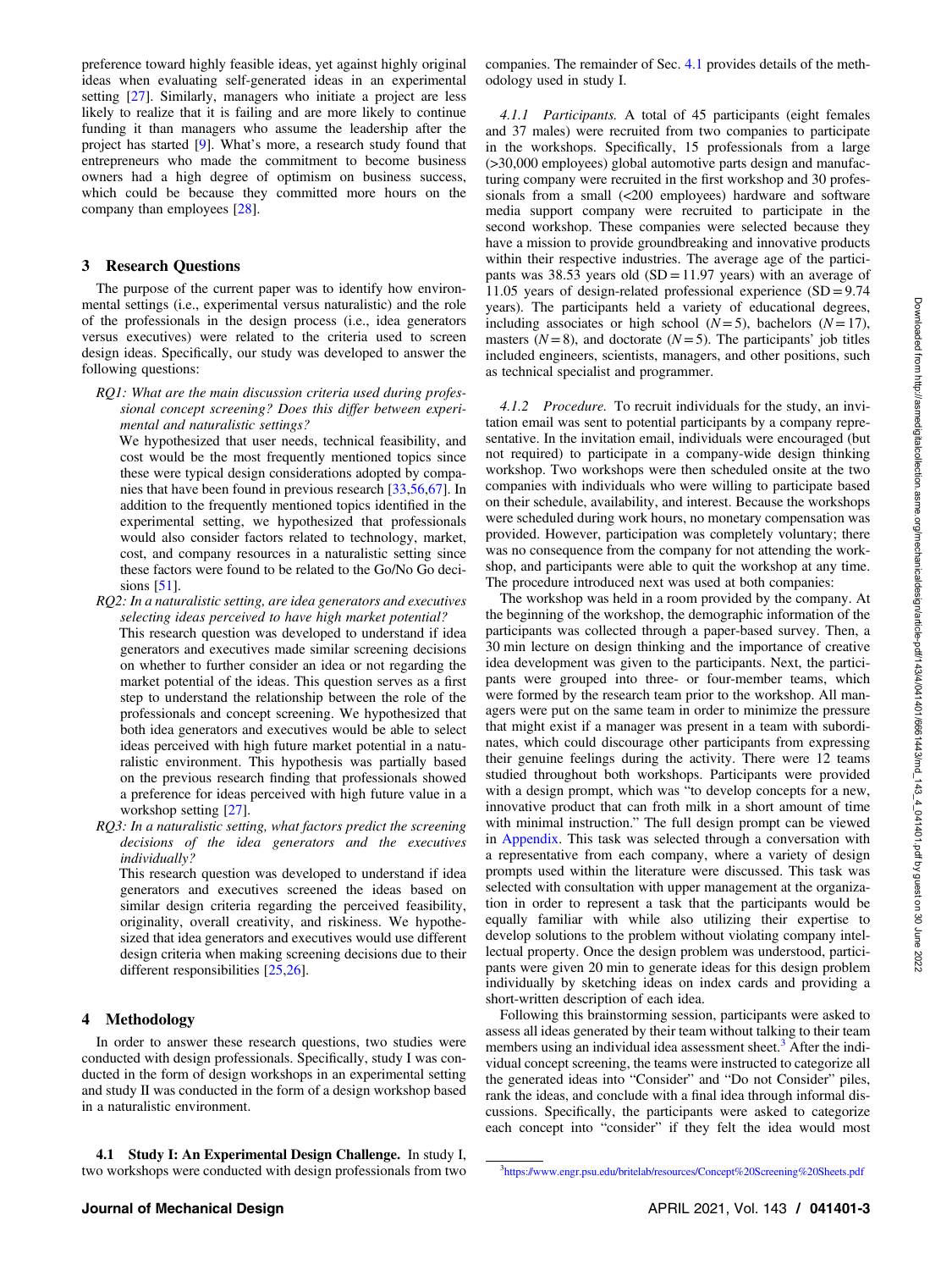likely satisfy the design goals or if they wanted to prototype and test these ideas immediately or "do not consider" if they felt the idea had little to no likelihood of satisfying the design goals or if they felt there was minimal value in the idea. The final idea could be one of the ideas, a combination of several ideas, or a completely new idea. This discussion was audio-recorded. Finally, the teams were asked to perform a 60 s "Elevator Pitch" to introduce and promote their final idea to the rest of the workshop participants. The workshop then concluded with a discussion on decisionmaking biases in the engineering design process.

4.1.3 Qualitative Data Coding Procedure—Experimental Study. During the concept screening practices, professional teams generated a total of 216 min of audio dialogue that was transcribed and coded by two independent coders. One of the raters was the first author and the other rater was an undergraduate research assistant. Then, the transcripts of the team dialogues were analyzed sentence-by-sentence following principles of deductive content analysis [\[68](#page-12-0)] in NVivo v.11 [[69\]](#page-12-0). The deductive qualitative research approach was selected because prior research had identified discussion topics during student teams' informal concept screening discussion, therefore the coding schemes generated in previous research [\[42](#page-11-0)] were adopted in study I. Then, the two raters identified instances of discussions (defined as a block of dialogue between the team members on a particular topic). Both raters coded 20% of the team discussions (two teams) individually. The raters were allowed to add new topics to the coding scheme; however, no new topics were identified. Interrater reliability was composed for the two raters across all child nodes using Cohen's kappa and found to be 0.69. This is considered to be an acceptable level of agreement according to Landis and Koch [\[70](#page-12-0)]. Any disagreements were settled in a conference between the two raters. After that, the author coded the rest of the audio dialogue alone. The number of instances of discussion topics was computed. Similar categories were grouped together in order to reduce the number of categories and appropriately describe the types of topics professional teams focused on.

4.2 Study II: A Naturalistic Design Problem. In order to compare the discussion topics that professional teams focused on when working on an experimental design problem and a naturalistic design problem, a study was conducted with a four-person design team and three executives at a small electromechanical company with less than 50 employees. The remainder of Sec. 4.2 provides details of the procedure followed in study II.

4.2.1 Participants. A total of seven participants (one female and six male) participated in this study. Four of the participants were members of the design team (idea generators) working on redesigning existing products for a new target audience. The design team had been with the company around 2 years and had bachelor's degrees in Computer Science, Electrical Engineering, and Marketing. The three executives were the CEO, president and COO, and VP of operations at the company each with more than 25 years of experience in the industry. The executives were from an older generation than that of the target audience of the project.

4.2.2 Procedure. In order to recruit a design team for the study, an invitation email was sent to local electromechanical companies with less than 100 employees through email recruitment. While no compensation was provided to the company or the individual participants, the company and participants both benefitted from a design thinking workshop that was provided through the study free of cost. Once a company and the design team were identified, each participant individually signed the consent form. After that, the researchers investigated the conceptual design process of the design team working on redesigning existing products for a new target audience from a younger generation. The timeline of study II is shown in Fig. [1](#page-1-0).

Semi-structured interviews: A semi-structured interview was completed individually with three of the design team members and a member of the executive team. The interview was conducted to understand the company culture and the background of the project, especially on whether the project was considered risky. Each interview was recorded and lasted about 30 min. The interview began by collecting basic demographic information about the participant and their role in the organization. Next, the participants were asked a series of questions related to the creative climate and risk-taking nature of the organization. In order to minimize response bias, questions were asked in a neutral form. Example questions include: "Do you feel your company values more creative or more traditional ideas? Why?", "How would you define risk-taking in the fuzzy front end of new product development?", and, "Within the NPD process at your current company, would you consider yourself a risk taker?" The interviews were transcribed and the responses to questions that were directly related to the design project were used to support the findings of the current study.

Next, a four-hour workshop was designed for the team in order to provide training on design thinking. Prior to the workshop, the design team members had conducted some research on their target customers and existing solutions on the market. The workshop then took place in two consecutive days in a conference room provided by the company.

Design thinking workshop—day 1: On the first day, a researcher gave a design thinking lecture to the design team. Then, the researchers and the design team spent half an hour together doing research online and discussing the current solutions being used in the target customer group. After that, the researchers instructed the design team to build personas to represent the characteristics and needs of their primary, secondary, and tertiary customers. Then, the participants were asked to sketch out their ideas on the idea generation sheets provided by the researchers following a few "How might we" questions in order to boost the idea generation process. An example of "How might we" questions was "how might we solve this problem if money and resources were not an issue". A total of 37 ideas were generated.

After idea generation, each participant was provided with a stack of ideas from one of their team members and then individually assessed the ideas using the categorization and evaluation sheets provided by the researchers, see Fig. [2.](#page-4-0) Specifically, participants were asked to categorize the ideas into three consideration categories: (1) Primary, if an idea has great future value and company funds should be expended to pursue the idea; (2) Secondary, if an idea may have some future value and should be funded only if there are extra resources available; (3) Do Not Fund, if an idea should not be financially supported. The participants were asked to pass their stacks of ideas until each member completed the categorization of all the ideas generated by the team. The completion of categorization marked the end of the first half of the workshop on the first day.

Design thinking workshop—day 2: On the second day, participants were guided to follow the same procedure with the categorization of ideas to individually evaluate the riskiness, originality, and feasibility of the ideas based on their perceptions using a three-point scale (not at all, somewhat, and extremely), see Fig. [2](#page-4-0). Specifically, riskiness indicates the uncertainty surrounding whether or not positive outcomes will be realized if company resources are expended on developing the ideas; *originality* indicates how unique or surprising the idea is; feasibility indicates how logical, useful, valuable, or understandable the idea is. It needs to be stated that one of the team members did not participate in the second part of the workshop; therefore, there were three categorization and evaluations of the ideas collected from the design team. This sequence (first categorization and then evaluation) was designed to not prime the design professionals to think about the specific properties of the ideas when making categorizations. After that, the design team members were asked to discuss which ideas to recommend to management as a team. Specifically, the participants categorized the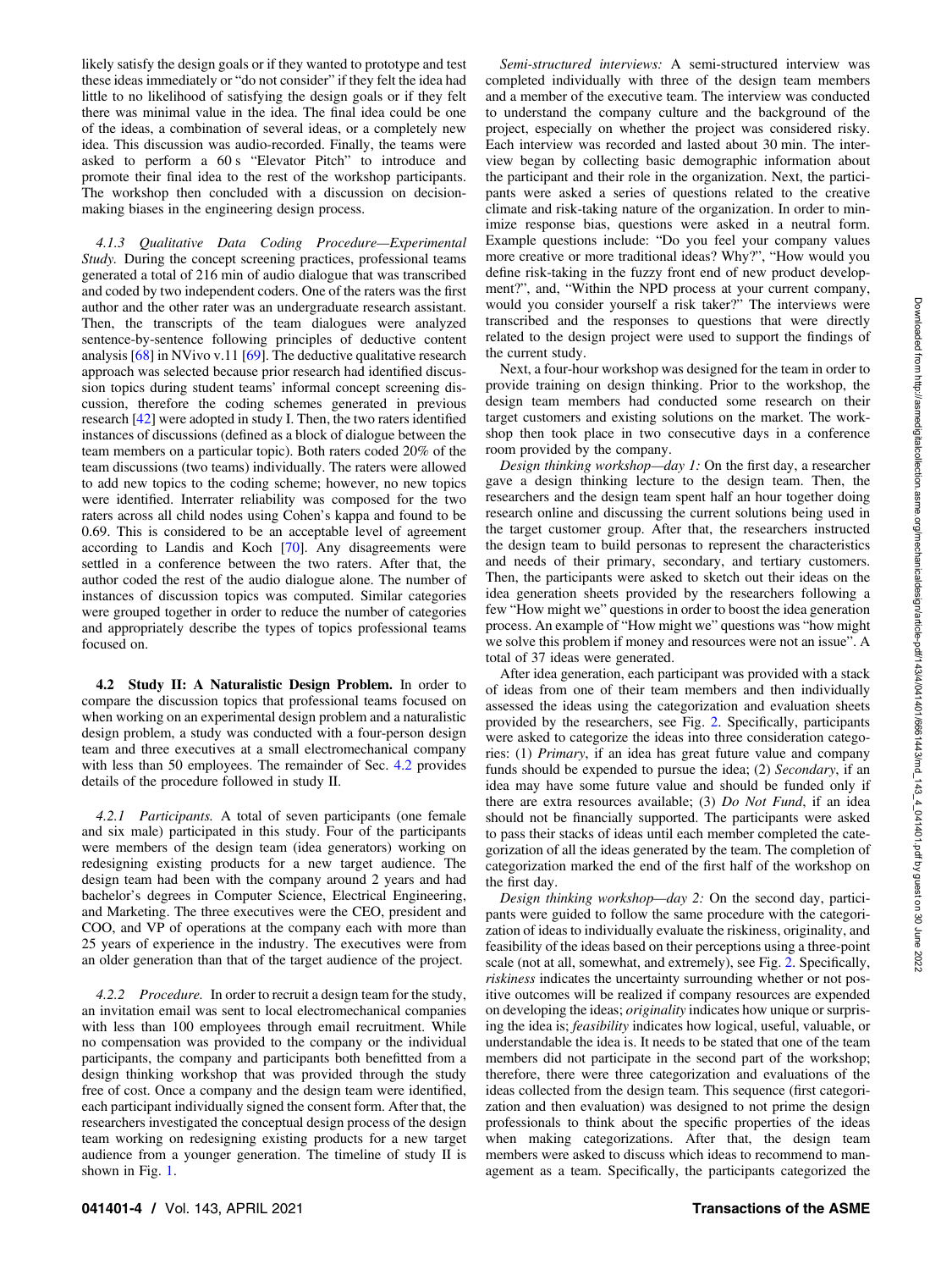<span id="page-4-0"></span>

| Idea #         |         | Is this idea worth considering for further<br>design? |                          |                                     |                                  |                                        |                         | estimate what percentage of OTHER professionals in your<br>company would endorse each area (should sum to 100%) |  |                              |                        |                                        |                        |                                     |  |
|----------------|---------|-------------------------------------------------------|--------------------------|-------------------------------------|----------------------------------|----------------------------------------|-------------------------|-----------------------------------------------------------------------------------------------------------------|--|------------------------------|------------------------|----------------------------------------|------------------------|-------------------------------------|--|
|                |         | Primary                                               |                          | Secondary                           |                                  |                                        | Do Not<br>Consider      | Primary                                                                                                         |  | Secondary                    |                        |                                        | <b>Do Not Consider</b> |                                     |  |
| $\mathbf{1}$   |         | $\checkmark$                                          |                          |                                     |                                  |                                        |                         | 90%                                                                                                             |  | 5%                           |                        |                                        | 5%                     |                                     |  |
| $\overline{2}$ |         |                                                       |                          | ✓                                   |                                  |                                        |                         | 10%                                                                                                             |  | 30%                          |                        | 60%                                    |                        |                                     |  |
| 61             |         | $\Box$                                                |                          | $\Box$                              |                                  |                                        | $\overline{\mathbf{x}}$ | 50                                                                                                              |  | 30                           |                        |                                        | ъ                      |                                     |  |
|                | ¥<br>62 |                                                       |                          | $\Box$                              |                                  |                                        | $\Box$                  | 80                                                                                                              |  | 15                           |                        | 5                                      |                        |                                     |  |
| 626            |         | ⋤                                                     |                          | $\Box$                              |                                  |                                        | $\Box$                  | 70                                                                                                              |  | 20                           |                        | ιo                                     |                        |                                     |  |
| 63             |         | $\overline{\square}$                                  |                          | ×                                   |                                  |                                        | $\overline{\square}$    | 20                                                                                                              |  |                              | 50                     |                                        | 3ò                     |                                     |  |
| 64             |         | ¥                                                     |                          | $\overline{\square}$                |                                  |                                        | $\Box$                  | 80                                                                                                              |  | 15                           |                        |                                        | 5                      |                                     |  |
|                |         | $1: k1 \text{ hod}$                                   | of succuss               | How Risky do you think the Idea is? |                                  | How Original do you think the Idea is? |                         |                                                                                                                 |  |                              |                        | How Feasible do you think the Idea is? |                        |                                     |  |
| Idea #         |         | Not at All<br><b>Risky</b>                            | Somewhat<br><b>Risky</b> |                                     | <b>Extremely</b><br><b>Risky</b> |                                        | Not at all<br>Original  | Somewhat<br>Original                                                                                            |  | <b>Extremely</b><br>Original | Not at All<br>Feasible |                                        | Somewhat<br>Feasible   | <b>Extremely</b><br><b>Feasible</b> |  |
| 6(             |         | Ъ<br>図                                                |                          |                                     | $\Box$                           |                                        | Έ                       | ৰ্ঘ                                                                                                             |  | □                            | ጅ                      |                                        | □                      | □                                   |  |
| c2             |         | 図<br>$\Box$                                           |                          |                                     | □<br>□                           |                                        |                         | $\overline{\mathbf{z}}$                                                                                         |  | □                            | $\Box$                 | $\Box$                                 |                        | 亙                                   |  |
| 62b            |         | 唇<br>$\Box$                                           |                          | $\Box$                              |                                  |                                        | $\overline{\square}$    | $\mathbb{Z}$                                                                                                    |  | $\Box$                       | $\Box$                 | $\Box$                                 |                        | 因                                   |  |
| 63             |         | $\Box$<br>$\Box$                                      |                          | 図                                   |                                  |                                        | $\Box$                  | ਛ                                                                                                               |  | $\overline{\square}$         | 卤<br>$\Box$            |                                        |                        | $\overline{\square}$                |  |
| 64             |         | 亙<br>$\Box$                                           |                          |                                     | $\Box$                           |                                        | $\Box$                  | ▫                                                                                                               |  | 図                            | $\Box$                 | 亙                                      |                        | $\Box$                              |  |
|                |         |                                                       |                          |                                     |                                  |                                        |                         |                                                                                                                 |  |                              |                        |                                        |                        |                                     |  |

Fig. 2 Categorization and idea evaluation sheets used by design team members in study II

ideas into consider and do not consider and evaluated the ideas during the discussion, which was audio-recorded for further analysis.

Concept screening by executives: After the workshop, the ideas were redrawn by a researcher (in order to anonymize the ideas, so that the executives could not identify the creator of the ideas based on the drawing skills or handwritings), and a Qualtrics survey was created for the executives to first categorize and then evaluate the ideas. In the survey, the ideas were presented in random order for both the categorization and the evaluation. If an idea was categorized as a Do Not Fund type, the executives were asked to provide comments on why an idea was not considered. In the evaluation process, in addition to riskiness, originality, and feasibility, the executives were also asked to estimate the market potential of the ideas, where a high market potential indicated a high possibility to achieve future market payoff once launched. See Fig. [3](#page-5-0) for screenshots of the survey. The aggregated executives' ratings on the market potential of the ideas were used as a baseline measure of the value of the ideas. The market potential was included in the assessment in order to translate the value of the ideas into return on the investment, allowing executives to evaluate the ideas from a benefit point of view in addition to the costs. Only executives, but not the idea generators, were asked to evaluate the market potential. This was not assuming that the executives did a perfect job in evaluating the ideas. This was rather because, in many companies, the ideas selected by the executives are the ideas that actually will be considered further [\[10](#page-11-0)].

4.2.3 Metrics—Naturalistic Study. Perceived properties: Or the perceived riskiness, feasibility, originality, and market potential. The three-point Likert-scale ratings of the perceived properties were coded into numerical values. Specifically, 1 indicated that the idea was perceived as not at all risky/feasible/original/ with no market potential; 2 indicated that the idea was perceived as somewhat risky/feasible/original/with market potential; and 3 indicated that the idea was perceived as extremely risky/feasible/original/with market potential.

Concept screening: The three consideration categories were coded into numerical values as well. Specifically, 1, 2, and 3

indicated that the idea was categorized into the primary, secondary, and Do Not Fund consideration category, respectively.

Aggregated market potential score: Since mid-range levels of differentiation and integration within top management teams are associated with the improved performance [[71\]](#page-12-0), we did not expect a high level of agreement among the executives on the perceived future market potential of the ideas. Fleiss' kappa indicated that there was no significant agreement among the executives'  $(N=3)$ evaluations on future market potential of the ideas,  $\kappa = -0.114$ , 95% CI [-0.260, 0.031],  $p = 0.124$ . Therefore, the executives' evaluations were aggregated to indicate the level of the market potential of an idea. Specifically, an aggregated market potential score rated by the executives was calculated for each idea as an indicator of the idea's possibility to achieve future market payoff. The coded values of different levels of perceived market potential by the executives were summed up to achieve the aggregated score for each idea. Six ideas had an aggregated score market potential of 5, 22 ideas had an aggregated market potential score of 6, and nine ideas had an aggregated market potential score of 7. The range of this aggregated market potential score was [\[2,8](#page-11-0)].

4.2.4 Qualitative Data Coding Procedure—Naturalistic Study. During concept screening, professional teams generated 90 min of audio dialogue that was transcribed and coded by two independent coders. One of the raters was the first author, who had conducted content analysis in previous research, and the other rater was an undergraduate research assistant, who completed training on how to conduct content analysis. The audio recording was first transcribed using Amazon Web Services (AWS) transcription service and later proofread by an undergraduate research assistant. The coding scheme developed by Toh and Miller [[42\]](#page-11-0) was found not suitable on the discussion data in study II since the discussion was developed around criteria in the naturalistic setting, while the discussion was developed around ideas in the experimental setting. Therefore, the transcripts of the team dialogue were analyzed sentence-by-sentence following principles of inductive content analysis [\[68](#page-12-0)] in NVivo v.12 [\[72](#page-12-0)]. Then, general themes regarding discussion topics were identified and similar categories were grouped together to appropriately describe the types of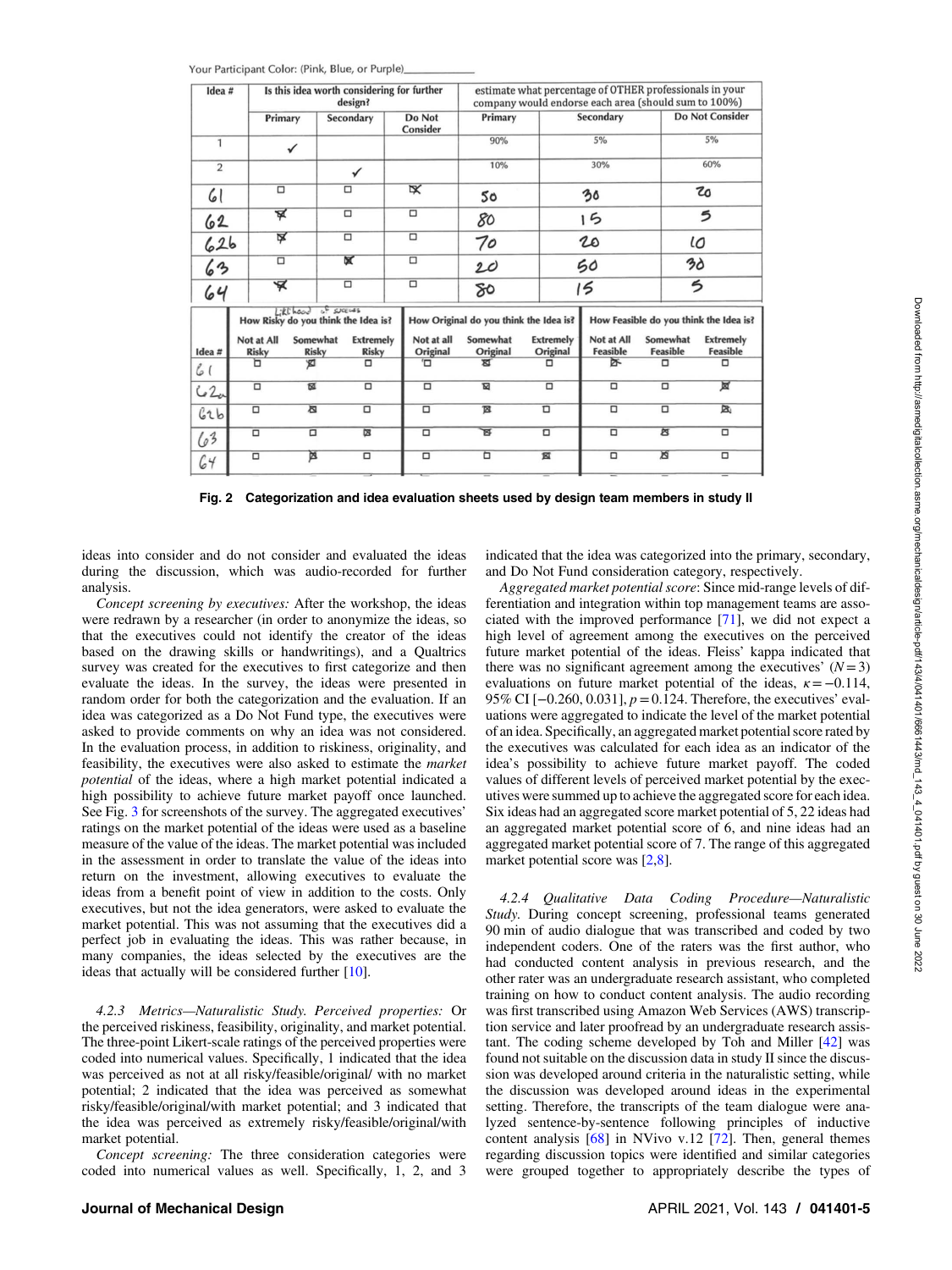<span id="page-5-0"></span>

What funding consideration should this idea be given?

- O Primary (The idea has great future value and company funds should be expended to pursue the idea).
- Secondary (The idea may have some future value and should be funded only if there are extra resources available).
- Do Not Fund (The idea should not be financially supported). Why?

|                                                                                                                                                             | Not at All | Somewhat | <b>Extremely</b> |
|-------------------------------------------------------------------------------------------------------------------------------------------------------------|------------|----------|------------------|
| Riskiness: the uncertainty surrounding<br>whether or not positive outcomes will be<br>realized if company resources are<br>expended on developing the idea. |            |          |                  |
| Originality: how unique or surprising the<br>idea is.                                                                                                       |            |          |                  |
| Feasibility: how logical, useful, valuable,<br>or understandable an idea is.                                                                                | Ο          |          |                  |
| Market Potential: The idea has a high<br>potential to achieve future market payoff<br>hadonicl anno                                                         |            |          |                  |

Fig. 3 Example questions in the qualtrics survey for executives in study II

topics the professional teams discussed. The two raters coded the entire audio dialogue individually and achieved a moderate level of agreement with a Cohen's kappa of 0.57. Disagreements were settled in a conference between the two raters, then the word counts of discussion topics were computed.

### 5 Results

In order to answer the research questions, the data from the generated concepts and the coding of team discussions were analyzed. SPSS V. 25 [[73\]](#page-12-0) was used for the quantitative analysis with a significance level of 0.05, and NVivo 12 [[72\]](#page-12-0) was used for the qualitative analysis. The results of our analysis are presented in order of our research questions.

5.1 What are the Main Discussion Topics Used During Professional Concept Screening? Does This Differ Between Experimental and Naturalistic Design Challenges? The first research questions focused on identifying and comparing discussion topics used by teams during concept screening in an experimental and naturalistic setting. In order to answer this research question, the audio recordings from the informal team discussion  $(N=13)$ teams) in study I and II were analyzed. Figure [4](#page-6-0) provides an overview of the high-level discussion topics and relative frequency of these topics across these settings. Specifically, these results demonstrate that in an experimental setting, the teams focused on the technical feasibility (61%) of the idea, and comparing the ideas with existing products (18%) and other generated ideas (11%). However, teams in the naturalistic setting showed distinctive focuses on user needs (40%), followed by technical feasibility (22%), marketing (15%), and company resources (13%). The remainder of this section provides details on these discussion topics and discussed the similarities and differences in different conditions.

5.1.1 Technical Feasibility. Technical feasibility, which included discussions about "the ease of execution and effectiveness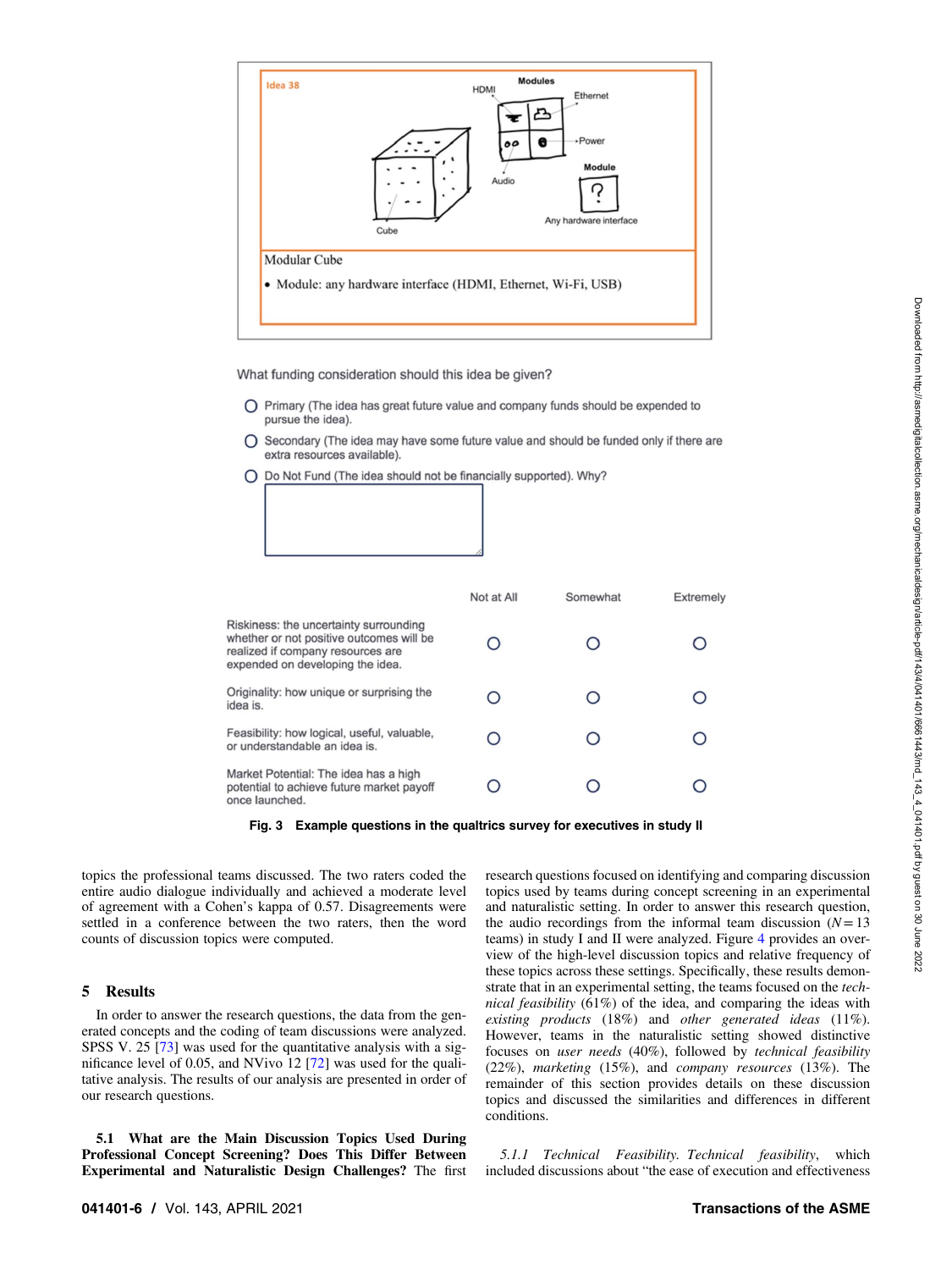<span id="page-6-0"></span>

Fig. 4 Relative frequency of high-level discussion topic

of a concept in satisfying the design goal" [[42\]](#page-11-0) was an area of focus in both the naturalistic and experimental settings. However, the two settings emphasized different sub-topics of technical feasibility; see Fig. [5](#page-7-0). For instance, in the experimental setting, the teams focused on the sub-topics of mechanics (50%), ability to satisfy design goals (39%), pricing (4%), and maintenance (3%). This indicated that in the experimental setting, the teams spent a large amount of their discussion on how the idea would be realized with specific mechanical structures or based on physics. For example, a participant in team T-1 explained the mechanics of an idea by introducing the mechanical parts, "So it could be connected to a steel shaft and as it shakes, the rubber gives it the ability to move." In addition, the teams also discussed the ability to satisfy design goals, including explicitly stated design goals in the description of the design problem (e.g., vigorous motion, heating element, efficiency, and easiness to use) and inexplicitly stated goals (e.g., safety). For example, a participant in team 4 recommended to reject ideas since they did not fulfill all the design requirements, "I will put my two here ("Do not Consider") because I did not consider the stirring element, just the heating element." In this experimental setting, the teams also briefly mentioned the pricing and maintenance of the future product.

However, in the naturalistic setting, the teams focused more on pricing (36%) and manufacturing factors (14%), in addition to the ability to satisfy design goals (52%). For instance, participant 4 in study II proposed a method to produce, or "manufacture" the product package while considering the *pricing*, "... for low quantities I mean within ten times of what we're doing right now, you could probably just do it with a [a lower cost system]." This finding suggested that in a naturalistic environment, teams shed more light on factors closely related to later design stages, such as the manufacturability regarding the production of the product and the market performance of the product.

5.1.2 Comparing With Existing Products. In addition to technical feasibility, comparing ideas to existing products was another discussion topic that was shared the experimental and naturalistic settings. In the experimental setting, the teams primarily compared generated ideas with existing products so as to *explain* the ideas (56%), to identify similarities (31%), or to use existing products as proof of concept (13%). For example, in study I, a participant in team T-1 explained an idea that used effervescent tablets to generate bubbles and heat by referring to "Coke and Mentos." In addition, a participant in Team V-2 proved the effectiveness of the heating effect of an idea by referring to her past experience of accidentally using warm milk to make butter in a butter churner. Though not heavily emphasized, the teams in the naturalistic setting compared new ideas with existing products for competitor analysis (30%) in addition to explanation (74%). For example, in study II, participant 2 provided an example from Apple to explain the unboxing experience, and participant 3 analyzed a potential competitor and identified an opportunity to develop a product dedicated to a specific market, "there are things out there that say, "works with [a website], but it's not dedicated for [the same design market]".

5.1.3 Comparing With Other Generated Ideas. In addition to comparing with existing products, the design teams also compared new ideas with other generated ideas. Specifically, the teams compared and contrasted ideas to identify similarities between generated ideas in the experimental setting. For example, a participant in team T-1 identified a similarity between two ideas and said, "So these two are kind of similar—injecting air through the aerator." In the naturalistic setting, the teams only occasionally compared generated ideas to identify the similarities among the ideas and used that information to group the ideas. This could be due to the fact that the team in the naturalistic environment followed a different discussion pattern than teams in the experimental environment. Instead of evaluating and making decisions on the ideas one by one in the experimental setting, the teams developed their discussions based on the high-level criteria in the naturalistic setting.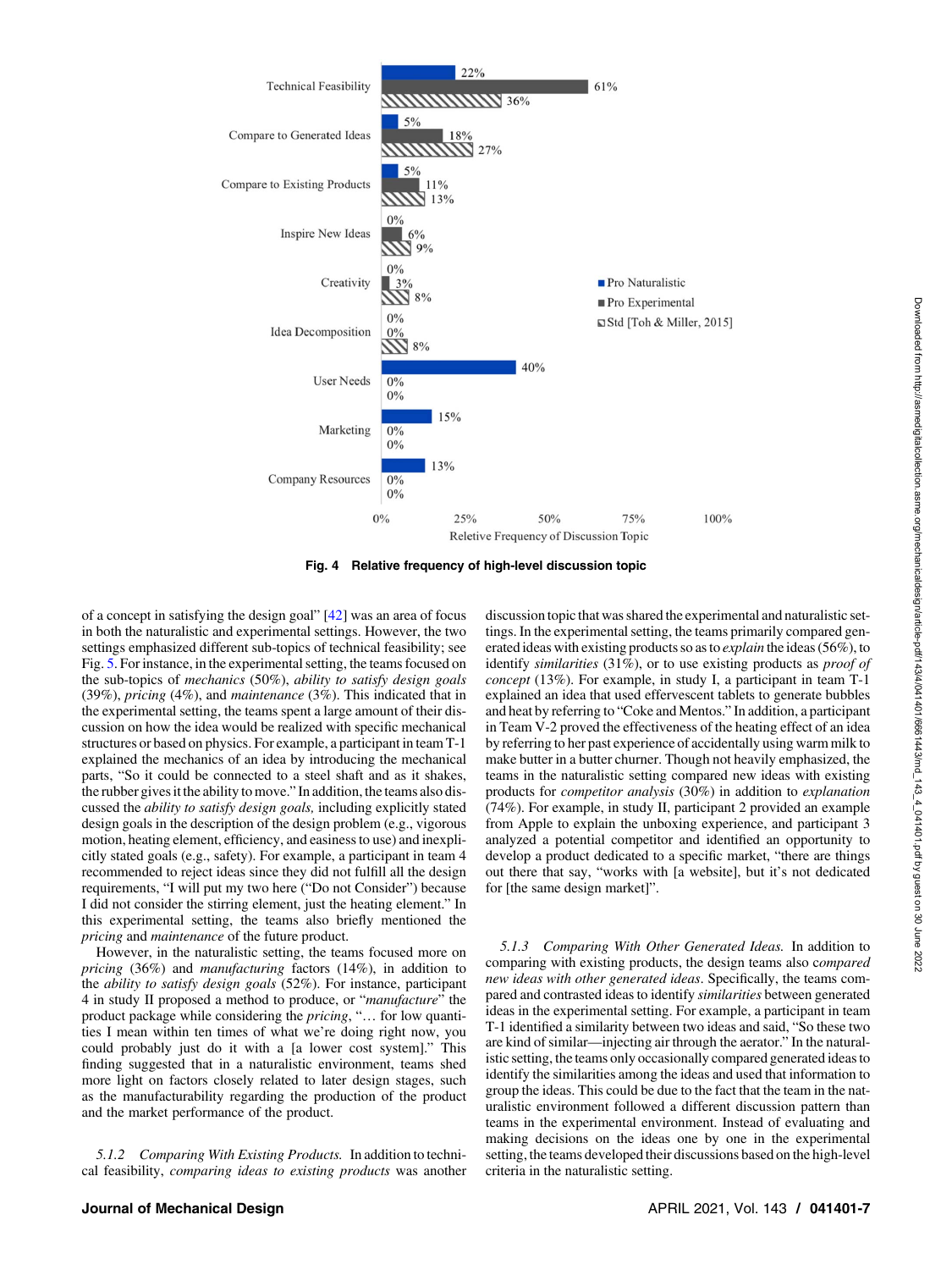

<span id="page-7-0"></span>

Fig. 5 Relative frequency of sub-topics of technical feasibility

5.1.4 Inspire New Ideas and Creativity. While teams in the experimental setting spent some of their attention on inspiring new ideas and judging the creativity of the ideas, loosely using adjectives such as "creative," "original," "novel," and "innovative," they did not focus on these topics in the naturalistic setting. In addition, in both environments, the designers rarely discussed the originality of the ideas during the discussions, even when the design task explicitly asked them to generate creative ideas.

5.1.5 User Needs, Marketing, and Company Resources. New topics emerged in the professional team discussion in the naturalistic setting. Specifically, these discussion topics included *user needs* (40%), marketing (15%), and company resources (13%). User needs referred to needs that were beyond the basic functionality requirements in the design hierarchy of needs [[74\]](#page-12-0) such as ease of use (16%), personalization (58%), and customization (42%). For example, participant 3 suggested the product should be *easy to use* and said, "It's like pretty much so that the user doesn't have to worry about all of the parts that are necessary to go into the solution." Participant 4 questioned an idea due to its lack of customization since, "... if people like customization then bundling might not be the best options."

In addition, in the naturalistic setting the teams extensively discussed *marketing* strategies, especially how to achieve certain ideas through advertising (23%) and building sales channels (81%). For example, participant 2 suggested "to use Google AdWords and SEO to drive awareness around the project" and participant 4 pointed out the lack of sales channels, "… right now, our channel is distributions or one-source and they're not going to be hitting the market at all. So, we really don't have a channel to sell this through right now."

On the other hand, in the naturalistic setting the professional team also focused on company resources. For example, participant 4 mentioned the limited budget that the company had for redesigning the hardware, "… we want to do these things, but our budget is not going to allow us to create a new device." When a participant proposed to sell the product on Amazon, participant 2 requested information on the development time, "What does it take to get another product on Amazon? What's the process? Timeline?" In addition, participant 2 brought out the necessity of a new hire in order to further develop an idea, "We'd have to bring someone to do the online store. I don't think anyone has the expertise."

As a summary, both the experimental setting and the naturalistic setting) shared discussion topics such as technical feasibility, idea and product comparison, while also showing a lack of attention on building on generated ideas and the creativity of the ideas. However, topics such as user needs, marketing, and company resources only emerged in the discussion in the naturalistic setting. These results confirm that the environmental settings were related to the discussion topics that the teams focused on.

5.2 In a Naturalistic Setting, Are Idea Generators and Executives Selecting Ideas Perceived to Have High Market Potential? The analysis in the first research question indicated that in a naturalistic setting, professional teams focused on marketing, a factor that was omitted by the teams in the experimental setting. This suggested that the market performance of the ideas is an important consideration in concept screening. Aligning with this finding, the second research question looked at the individual concept screening practices and was designed to determine whether idea generators and executives selected the "right" ideas with high future market potential. We hypothesized that both idea generators  $(N=4)$  and executives would  $(N=3)$  select ideas perceived with high future market potential in a naturalistic environment. This research question was based on the ideas generated and the evaluation of the ideas in the naturalistic design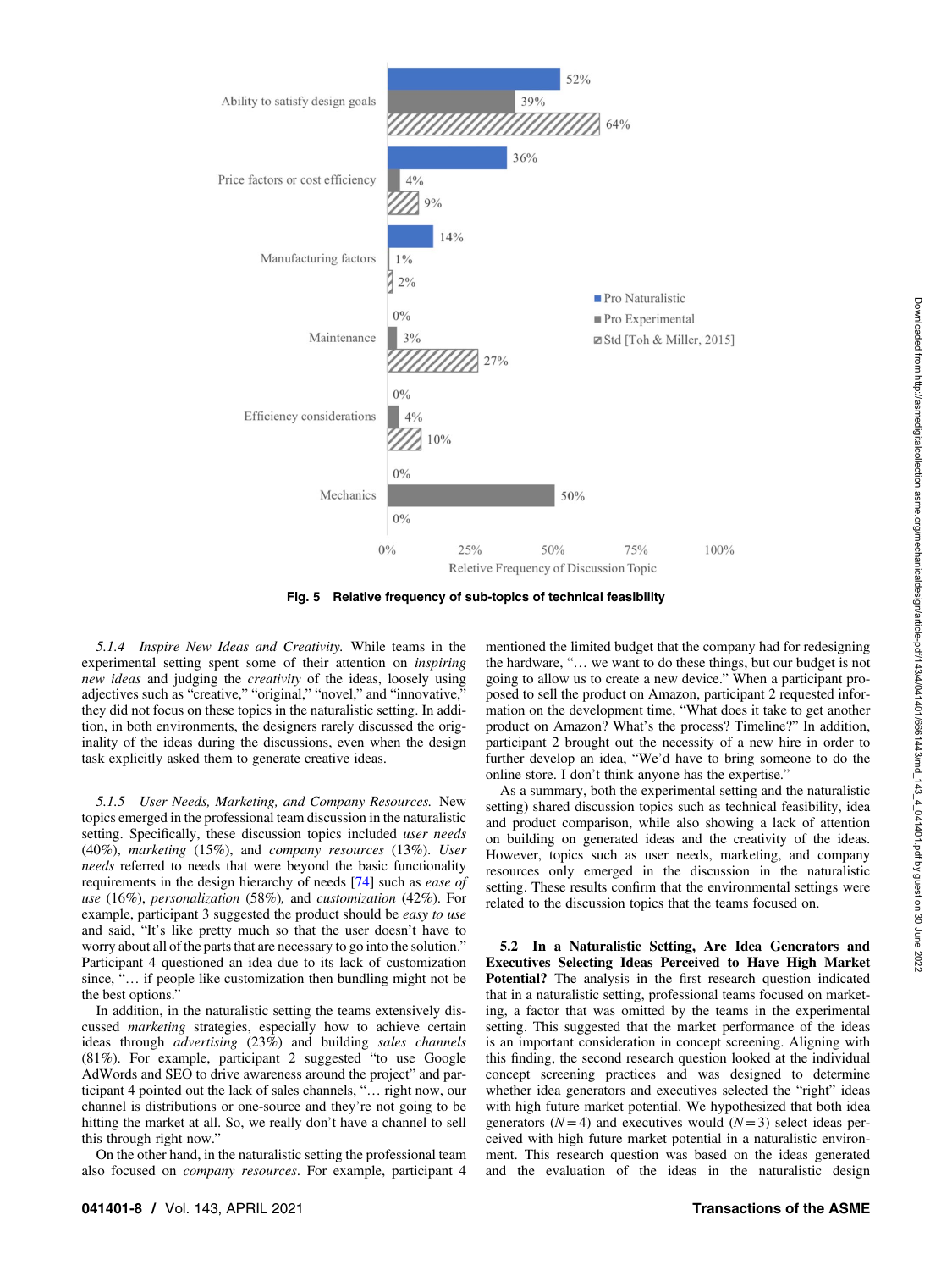

Fig. 6 Aggregated market potential of ideas categorized by professionals. \*\*Indicates a significant result with p<0.001. Error bars were calculated based on 95% CI.

environment (study II), where the design team (idea generators) generated a total of 37 ideas.

In order to answer this question, a two-way ANOVA was calculated with the dependent variable being the aggregated market potential rated by the executives, and the independent variables being the role of the participants and the consideration types. As a reminder, the range of the aggregated market potential was 3 (low market potential) to 9 (high market potential). The results revealed a statistically significant main effect of the consideration type,  $F(2, 215) = 24.19$ ,  $p < 0.001$ , partial  $\eta^2 = 0.18$ . Mean scores for the aggregated market potential of ideas categorized into the primary, secondary, and Do Not Fund categories were 6.26 (SD = 0.59), 6.11 (SD = 0.56), and 5.45 (SD = 0.56), respectively. Specifically, pairwise comparisons showed that ideas categorized in the Do Not Fund category had significantly lower aggregated market potential than the primary,  $-0.81$ , 95% CI [ $-1.09$ ,  $-0.52$ ],  $p <$ 0.001, and secondary categories, −0.66, 95% CI [−0.94, −0.38],  $p < 0.001$ . See Fig. 6 for the comparison of the means of the aggregated market potential in consideration categories determined by idea generators and the executives. There was no significant main effect of the role of the participants,  $F(1, 215) < 0.001$ ,  $p = 0.99$ , partial  $\eta^2$  < 0.001. The interaction effect between the role of the participant and the categorization of the ideas was also not statistically significant,  $F(2, 215) = 0.32$ ,  $p = 0.72$ , partial  $\eta^2 = 0.003$ .

These results support our hypothesis that ideas with high market potential would be primarily considered by both idea generators and executives. These results indicated that both idea generators and executives were more likely to reject ideas with relatively low future market potential, yet there may be variability both withinand between-groups on the design criteria that informed these screening decisions.

5.3 In a Naturalistic Setting, What Factors Predict the Screening Decisions of the Idea Generators and the Executives Individually? While the results of the second research question indicated that both idea generators and executives filtered out ideas with low market potential, it was still unclear what other properties of the ideas were related to these screening decisions. Therefore, the third research question was developed to explore if and how perceived properties of ideas (i.e., riskiness, originality, feasibility) were related to the categorization of ideas and if this was different between idea generators  $(N=4)$  and executives  $(N=$ 3). We hypothesized that the idea generators and the executives would use different design criteria since professionals with different roles have different responsibilities [\[25,26](#page-11-0)], biases [[9,27](#page-11-0)], and preferences for risk in the design process [[28,29](#page-11-0)].

In order to answer this, Cohen's kappa was first used to explore the level of agreement on the perceived properties of the ideas between the idea generators and the executives. The results indicated that there was fair agreement on the perceived riskiness of ideas,  $\kappa = 0.295$ ,  $p < 0.01$ , and poor agreement on the perceived feasibility of ideas,  $\kappa = 0.144$ ,  $p = 0.042$ , between idea generators and executives. However, no significant agreement was identified on the perceived originality between the two groups,  $\kappa = 0.021$ ,  $p = 0.76$ . These results suggested that idea generators and executives had fair agreement on the perceived riskiness but not on the perceived feasibility and originality of the ideas.

Next, the dataset was split into two sub-datasets based on the role of the design professionals being idea generators or executives in order to investigate the design criteria used by each group separately. The multi-collinearity of the independent variables was tested and the requirements suggested in Kennedy [\[75](#page-12-0)] were met. Then, cumulative odds ordinal logistic regressions with proportional odds were run to determine the effect of perceived properties of ideas on the categorization of the ideas, respectively, for the idea generators and the executives. All independent variables in this analysis were treated as ordinal variables. For idea generators, the assumption of proportional odds was met, as assessed by a full likelihood ratio test comparing the fit of the proportional odds location model to a model with varying location parameters,  $\chi^2(3) = 3.332$ ,  $p = 0.343$ . The deviance goodness-of-fit test indicated that the model was not a good fit to the observed data,  $\chi^2(37)$  = 61.002,  $p = 0.008$ , and many cells were sparse with zero frequencies in 38.1% of cells. However, the final model statistically significantly predicted the dependent variable over the intercept-only model,  $\chi^2(3) = 12.106$ ,  $p = 0.007$ . Only the perceived riskiness had a significant effect on the prediction of the categorization of the ideas. An increase in the averaged perceived riskiness (expressed in three-point Likert scales) was associated with an increase in the odds of categorizing the idea into the Do Not Fund consideration category, with an odds ratio of 2.024, 95% CI [1.082, 3.781], Wald  $\chi^2(1) = 4.875$ ,  $p = 0.027$ .

For executives, the assumption of proportional odds was met, as assessed by a full likelihood ratio test comparing the fit of the proportional odds location model to a model with varying location parameters,  $\chi^2(3) = 1.593$ ,  $p = 0.661$ . The deviance goodness-of-fit test indicated that the model was a good fit to the observed data,  $\chi^2(31) = 38.195$ ,  $p = 0.175$ , but most cells were sparse with zero frequencies in 37% of cells. However, the final model statistically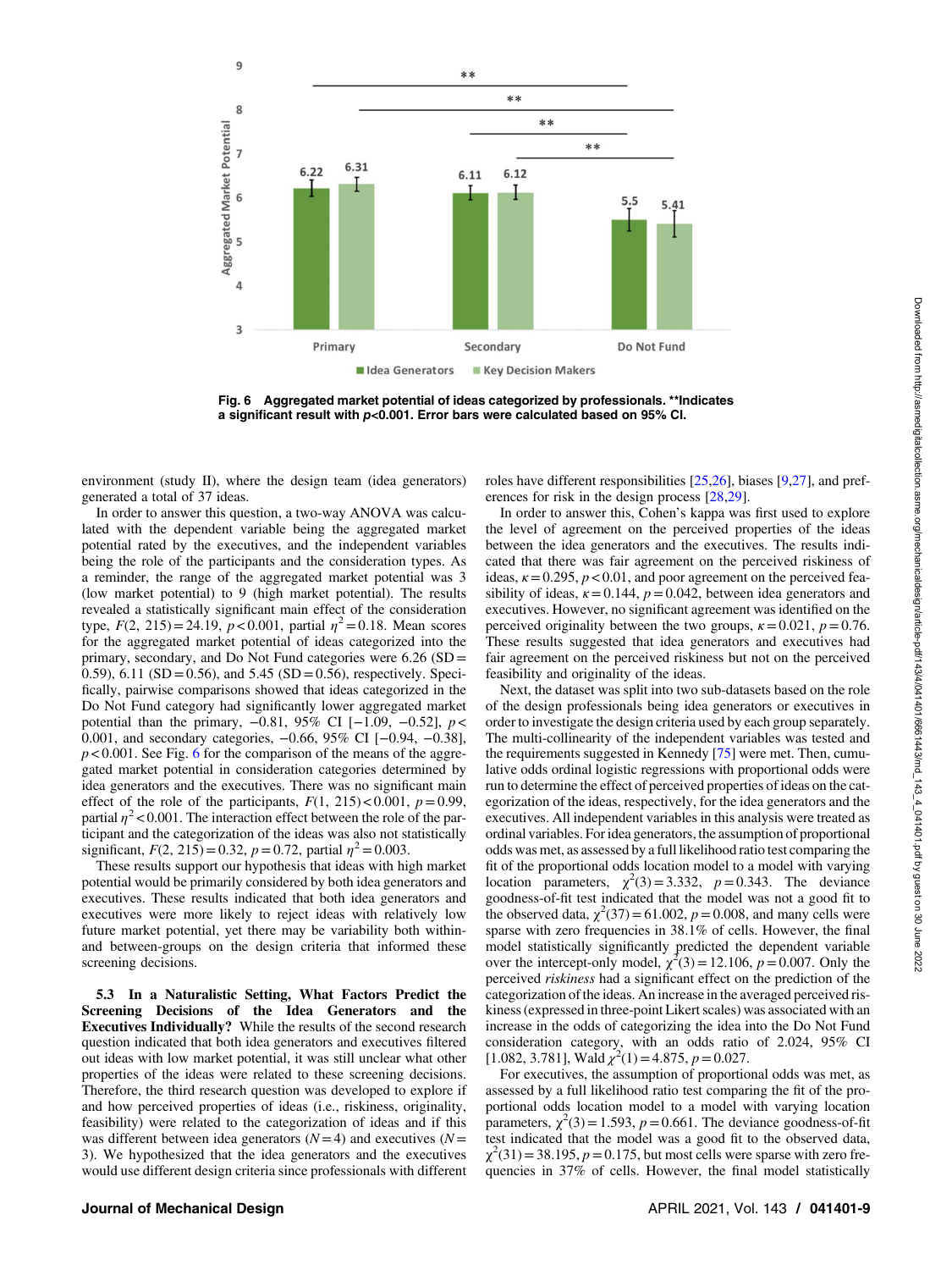Table 1 Parameter estimates of the ordinal logistic regression model

|                     |           |                                       | Wald     |        | Sig. | $Exp_B$ | 95% CI |       |         |
|---------------------|-----------|---------------------------------------|----------|--------|------|---------|--------|-------|---------|
| Role                |           | Est.                                  |          | df     |      |         | Lower  | Upper |         |
| Idea generators     | Threshold | $(Type \leq Primary)$                 | 1.104    | 1.001  |      | 0.317   | 3.016  | 0.347 | 26.180  |
|                     |           | $(\text{Type} \leq \text{Secondary})$ | 3.198    | 7.787  |      | 0.005   | 24.484 | 2.591 | 231.366 |
|                     | Location  | <b>Riskiness</b>                      | 0.705    | 4.875  |      | 0.027   | 2.024  | 1.082 | 3.781   |
|                     |           | Originality                           | 0.231    | 0.586  |      | 0.444   | 1.260  | 0.697 | 2.280   |
|                     |           | Feasibility                           | $-0.317$ | 1.259  |      | 0.262   | 0.728  | 0.419 | 1.266   |
| Key decision makers | Threshold | $(Type \leq Primary)$                 | $-0.859$ | 0.346  |      | 0.556   | 0.424  | 0.024 | 7.411   |
|                     |           | $(\text{Type} \leq \text{Secondary})$ | 1.944    | 1.722  |      | 0.189   | 6.987  | 0.383 | 127.358 |
|                     | Location  | <b>Riskiness</b>                      | 1.085    | 10.072 |      | 0.002   | 2.959  | 1.514 | 5.789   |
|                     |           | Originality                           | $-0.162$ | 0.197  |      | 0.657   | 0.850  | 0.416 | 1.738   |
|                     |           | <b>Feasibility</b>                    | $-0.799$ | 4.123  | 1    | 0.042   | 0.450  | 0.208 | 0.972   |

Note: Link function: Logit.

The bold text indicates significant results.

significantly predicted the dependent variable over and above the intercept-only model,  $\chi^2(3) = 32.199$ ,  $p < 0.001$ . The perceived *riski*ness and the perceived feasibility had significant effects on the odds of the categorization of the ideas. An increase in the perceived riskiness was associated with an increase in the odds of categorizing the idea into the Do Not Fund consideration category, with an odds ratio of 2.959, 95% CI [1.514, 5.789], Wald  $\chi^2(1) = 10.072$ ,  $p = 0.002$ . An increase in the perceived feasibility was associated with a decrease in the odds of categorizing the idea into the Do Not Fund consideration category, with an odds ratio of 0.450, 95% CI [0.208, 0.972], Wald  $\chi^2(1) = 4.123$ ,  $p = 0.042$ . See Table 1 for the full results.

These results support our hypothesis that idea generators and executives considered different criteria when making screening decisions. Specifically, both idea generators and executives agreed that perceived riskiness was a key factor when screening ideas, but the perceived feasibility only played a significant role only in the executives' concept screening practices.

### 6 Discussion

The purpose of the current paper was to identify how environmental settings (i.e., experimental versus naturalistic) and the role of the professionals in the design process (i.e., idea generators versus executives) related to the discussion topics and design criteria used to screen design ideas. The main findings of this paper are

- In the naturalistic setting, concept screening decisions were made primarily based on user needs, technical feasibility, marketing, and company resources. This differed from the experimental setting where the professional primarily focused on technical feasibility, comparing ideas with other generated ideas and existing products.
- Idea creativity was not a significant factor of discussion during concept screening in either of the environments explored.
- Idea generators screened ideas with low market potential and screened ideas based on their perceived risk.
- Executive screened ideas with low market potential and screened ideas based on their perceived risk and their perceived feasibility.

The following section summarizes the implications of our main findings for concept screening and identifies opportunities for supporting the concept screening practices using these findings.

6.1 Importance of Design Environment in Concept Screening and Opportunities for Decision Support Tools. The first contribution of this paper was the identification of similarities and differences in the discussion topics that were focused on by professional during informal concept screening in different environmental settings. First and foremost, the results showed that regardless of the design environment or task, creativity was rarely

discussed in the concept screening process. This is problematic because while "mere novelty is not enough for creativity, and most agree that at least "utility" should also be evaluated (p51) [[76\]](#page-12-0)," the idea still needs to have originality in order to be creative. In other words, only fulfilling the basic requirement of functionality is not enough; it is the ability to differentiate from and outperform competitor products that leads to the payoff to stakeholders and the potential to gain market leadership [[2](#page-11-0),[77\]](#page-12-0).

In addition, these results showed that different environments may result in different research findings. Specifically, while teams in the experimental setting focused on technical feasibility, comparing ideas with other generated ideas, and existing products, the team in the naturalistic setting also discussed user needs, technical feasibility, marketing, and company resources. The attention on marketing related topics could have been due to the informational diversity or "differences in knowledge bases and perspectives" that members brought to the team [[78\]](#page-12-0), which may have promoted more diverse discussion topics. While the focus on company resources might be due to the fact that a naturalistic design problem provided the professionals with more realistic restrictions on company resources, such as investment money and development time. However, such restrictions were not provided in the design prompt in the experimental setting. These results highlight the need for tools that support the analysis of early-phase decisions based on user needs, marketing, and the use of company resources.

While the lack of focus on creativity during concept screening aligns with prior work conducted with engineering design students using the same empirical setup and design task [[42\]](#page-11-0), it lays in contrast to prior work with professionals. Specifically, this prior work found that professionals mentioned "creativity" and "gut feelings" during the conceptual design phase. This could be due to the fact that Maurer and Widmann [[33\]](#page-11-0) primarily studied companies in California, where there was an innovation culture. In addition, the conceptual design phase investigated in this study included not only the concept screening process but also the idea generation process, where generating a large number of creative ideas was the typical goal. This lack of attention to creativity is problematic, since creativity is a fundamental component in the new product development process [\[61\]](#page-12-0).

Perhaps most importantly, these results highlight the need to explore how concept screening in naturalistic environments. However, considering the challenges of conducting in situ studies, the design community must be willing to accept research studies that have smaller sample sizes but greater depth of information, or those paired with experimental studies to triangulate findings. Such studies will ultimately lead to decision support that better translates to industry needs and thus have a larger chance of adoption and impact.

6.2 Criteria Used in Individual Concept Screening and Opportunities for Design Tools. The results of this study also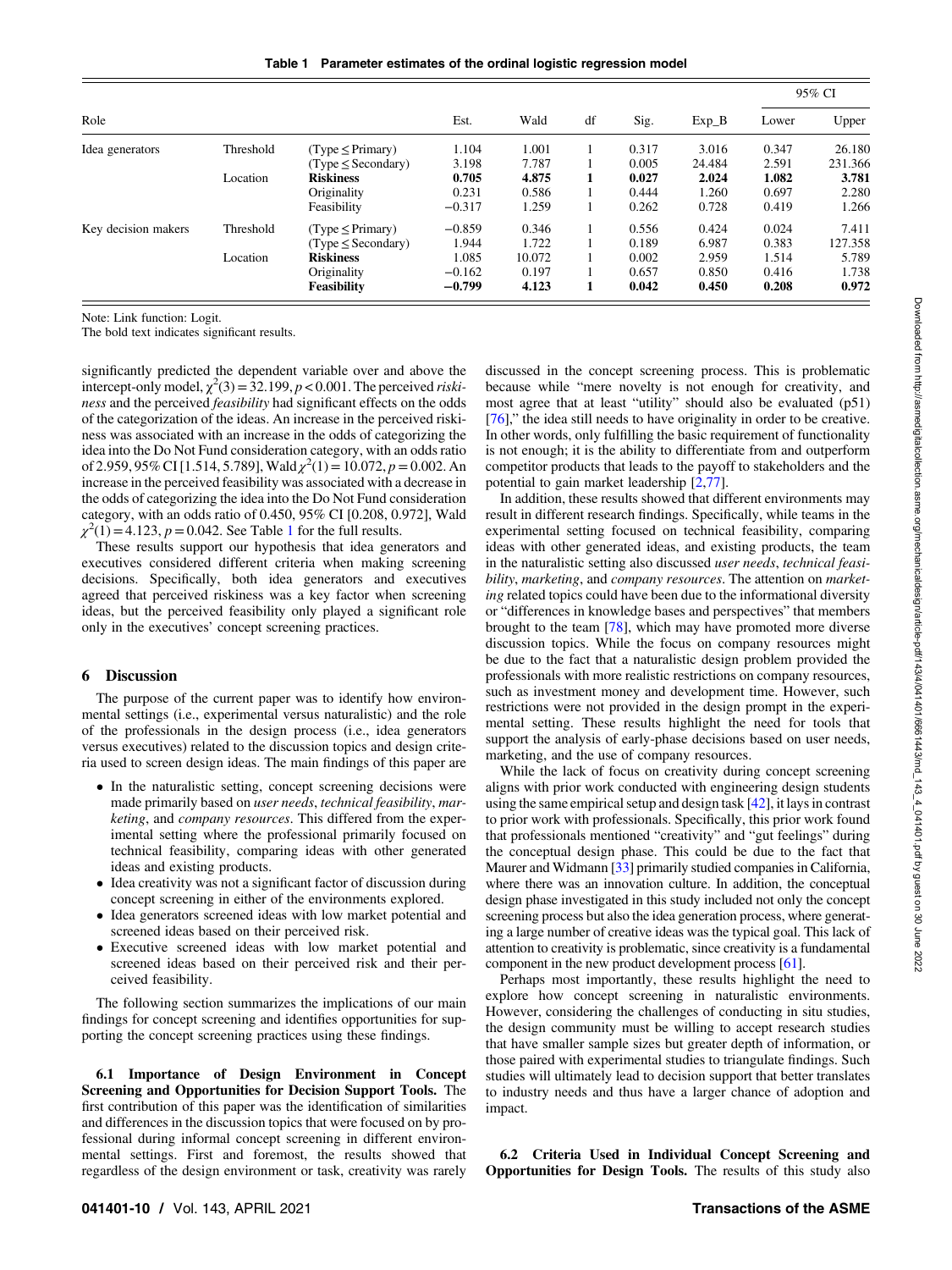<span id="page-10-0"></span>highlight the relationship between the role of professionals and decision-making practices within an organization. Specifically, the results indicate that both idea generators and executives were able to filter out ideas with low future market potential in the naturalistic environment. In addition, the riskiness of ideas outweighed originality in the concept screening practices of both idea generators and the executives, which might lead to the filtering out of risky ideas regardless of their originality. The similarities of design criteria used by idea generators and executives could be related to the shared company culture and the realistic restrictions that were put on the project, such as limited company resources. Interestingly, this preference against risky ideas was not consistent with the interview responses of the idea generators where most of them indicated that the company provided a receptive culture where risk-taking was encouraged. For example, one of the idea generators, participant 3, mentioned that the company provided a "sandbox" for him so he did not "feel the hesitation that I do in my personal life with risks." This could be because the idea generators primarily referred to personal risks in the interview, while they considered company risks when rating the riskiness of the ideas. These company risks might regard investment money, development time, labor, and the uncertainty surrounding whether or not positive outcomes will be realized when company resources are expended. On the other hand, the executive indicated that part of the uncertainties in the fuzzy front end of the design process could be due to the market or if the customers would like the product  $[51]$  $[51]$ , rather than the development of the technology or the embodiment of the technology.

In addition, the executive also showed a clear preference for highly feasible ideas, which the idea generators did not. This difference of the high-level design criteria used between idea generators and the executives could be due to their different roles in the design process and their different levels of familiarity to the new market. Even though the executives each had more than 25 years of experience, they were from an older generation, and the new market targeting the younger generation might seem foreign to them as mentioned by multiple idea generators. However, the idea generators could understand the new market better and have different perceptions of what ideas could be possible in the new market, since they belonged to the same generation. These results suggest that in order to keep the creative potential in the design process longer, more actions might be needed to be taken to encourage appropriate creative risk-taking at the individual level.

### 7 Conclusions, Limitations, and Future Work

The purpose of the current paper was to identify how environmental settings were related to the discussion topics that professional teams focus on when screening design ideas, and how the role of the professionals might be related to the design criteria used when making screening decisions in the naturalistic environment. Specifically, the results showed that regardless of the design environment, idea creativity (especially the originality component) was not a main topic discussed in the concept screening practice. In addition, the results highlight differences in concept screening discussion topics between naturalistic and experimental settings, and provide evidence on the types of tools needed to support decision-making in this process. Finally, the results highlight the relationship between the role of the professional within the organization and the concept screening practices. While both idea generators and executives rejected ideas with low market potential and screened ideas based on their perceived riskiness of the ideas, executives also screened ideas based on their perceived feasibility.

While the current study contributed to the understanding of the professional concept screening practices and provided future research opportunities, limitations still exist. First, the sample sizes of the two studies were small. Researchers should expand this work with a larger sample. Second, the current investigation only examined the early conceptual design stages of the project, since the project did not make it to market. It would be beneficial

to investigate more R&D projects in the naturalistic environment in order to gain insights from all conditions to identify the "best practices." These conditions may include projects that are killed in the conceptual design stage, projects that are launched but fail, and projects that are launched and succeed.

Next, while the current study focused on the impact of technical, financial, and marketing considerations on the design process, these decisions may be driven by other hidden emotions and/or desires of decision makers. For example, executives closer to retirement may be less likely to embark on risky new ventures, the financial reward structure in place for executives may impact decision-making, or the timing of the decision within the fiscal quarter—e.g., decisions may impact decisions be made with reference to short-term gains like stock performance. In addition, the culture of the organization or the types of individuals within the organization may also impact decision-making. As such, further work is needed to identify how these types of factors impact decision-making.

In addition, while both studies explored small-electromechanical companies, the type of project being explored may also have impacted the discussion topics and criteria used to screen design concepts and the importance of those concepts. For example, the naturalistic study used a natural prompt for the company while the experimental study focused on a specific device and user group. This difference in task selection was due to intellectual property rights within the respective organizations. This represents some of the challenges of conducting research with engineering design companies.

There were also differences in the context of the design prompts/ design tasks that may have led to differences in the data that should be further investigated, including the amount of time span of the workshop and the type of market research apparent in the design challenges. As such, while the results provide evidence of differences between these two environments, further work is needed to expand the depth and breadth of discussion topics in the screening process. This future work should be geared at studying a wider range of design companies over multiple projects within the same organization. However, do to the innate difficulties of studying naturalistic design teams, the methodologies used in these studies may need to be modified.

### Acknowledgment

This material is based upon work supported by the National Science Foundation under Grant No. 1351493. We also would like to thank Carolyn Reigel, Abigail O'Connell and our participants for their help in this project.

### Conflict of Interest

There are no conflicts of interest.

### Appendix: A Milk Frother Design Task

Upper management has put your team in charge of developing a concept for a new innovative product that froths milk in a short amount of time.

Frothed milk is the warm, pourable, virtually liquid foam that tastes rich and sweet. It is an ingredient in many coffee beverages, especially espresso-based coffee drinks (Lattes, Cappuccinos, Mochas). Frothed milk is made by incorporating very small air bubbles throughout the entire body of milk through some form of vigorous motion. As such, devices that froth milk can also be used in a number of other applications, such as for whipping cream, blending drinks, emulsifying salad dressing, and many others. Importantly frothed milk should be between 150 deg and 160 deg because above 160 deg the proteins in the milk start to breakdown causing sugars to be released which ultimately changes the flavor of the milk.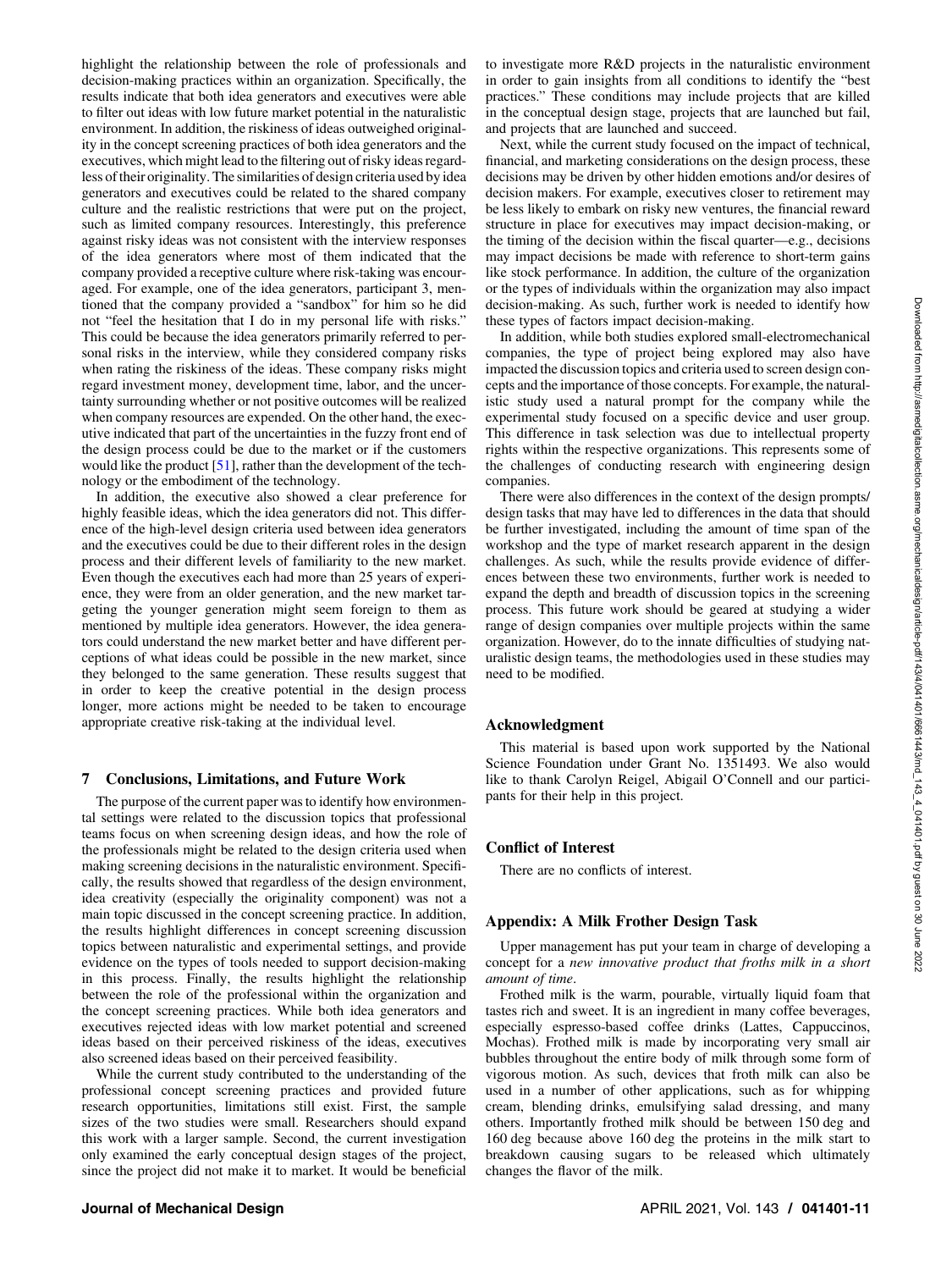<span id="page-11-0"></span>

The design your team develops should be able to be used by the consumer with minimal instruction. It will be up to the board of directors to determine if your project will be carried on into production.

Once again, the goal is to develop concepts for a new, innovative product that can froth milk in a short amount of time. This product should be able to be used by the consumer with minimal instruction.

Idea Generation Instructions. Sketch your ideas in the space provided in the idea generation sheets. As the goal of this design task is not to produce a final solution to the design problem but to brainstorm ideas that could lead to a new solution, feel free to explore the solution space and focus on both the form and function of the design in order to develop innovative concepts. In other words, generate as many ideas as possible- do not focus on the feasibility or detail of your ideas. You may include words or phrases that help clarify your sketch so that your concept can be understood easily by anyone.

For clarity, please use the provided pen to generate your concepts (i.e., do not use pencil). Your participant number is included on each of the provided idea generation sheets. Generate one idea per sheet and label the idea number at the top of the sheet.

### **References**

- [1] Hernández, H., Grassano, N., Tübke, A., Potters, L., Gkotsis, P., and Vezzani, A. 2018, "The 2018 EU Industrial R&D Investment Scoreboard," No. EUR 29450 EN, Luxembourg.
- [2] Brands, R. F., and Kleinman, M. J., 2010, Robert's Rules of Innovation: A 10-Step Program for Corporate Survival, John Wiley & Sons, New York.
- [3] Leubsdorf, B., 2017, "R&D Spending is a Rare Bright Spot in Business Investment," [https://www.wsj.com/articles/r-d-spending-is-a-rare-bright-spot-in](https://www.wsj.com/articles/r-d-spending-is-a-rare-bright-spot-in-business-investment-1477576800#livefyre-toggle-SB10660112401764113944404582394472151524232)[business-investment-1477576800#livefyre-toggle-SB106601124017641139444](https://www.wsj.com/articles/r-d-spending-is-a-rare-bright-spot-in-business-investment-1477576800#livefyre-toggle-SB10660112401764113944404582394472151524232) [04582394472151524232](https://www.wsj.com/articles/r-d-spending-is-a-rare-bright-spot-in-business-investment-1477576800#livefyre-toggle-SB10660112401764113944404582394472151524232), Accessed August 1, 2019.
- [4] Pahl, G., Beitz, W., Feldhusen, J., and Grote, K., 2007, Engineering Design: A Systematic Approach, 3rd ed., Springer Science+ Business Media Deutschland GmbH, Berlin, 2007, p. 632.
- [5] Sheppard, B., Sarrazin, H., G., K., and Dore, F., 2018, "The Business Value of Design," [https://www.mckinsey.com/business-functions/mckinsey-design/our](https://www.mckinsey.com/business-functions/mckinsey-design/our-insights/the-business-value-of-design)[insights/the-business-value-of-design](https://www.mckinsey.com/business-functions/mckinsey-design/our-insights/the-business-value-of-design)
- [6] Liedtka, J., 2014, "Innovative Ways Companies are Using Design Thinking," [Strategy Leadership](http://dx.doi.org/10.1108/SL-01-2014-0004), 42(2), pp. 40–45.
- [7] Rietzschel, E. F., Nijstad, B. A., and Stroebe, W., 2006, "Productivity is Not Enough: A Comparison of Interactive and Nominal Brainstorming Groups on Idea Generation and Selection," [J. Exp. Soc. Psychol.,](http://dx.doi.org/10.1016/j.jesp.2005.04.005) 42(2), pp. 244–251.
- [8] Cooper, R. G., 2008, "Perspective: The Stage-Gate® Idea-to-Launch Process— Update, What's New, and Nexgen Systems," [J. Prod. Innovat. Manag.,](http://dx.doi.org/10.1111/j.1540-5885.2008.00296.x) 25(3), pp. 213–232.
- [9] Schmidt, J. B., and Calantone, R. J., 2002, "Escalation of Commitment During New Product Development," [J. Acad. Mark. Sci.](http://dx.doi.org/10.1177/03079459994362), 30(2), pp. 103–118.
- [10] Onarheim, B., and Christensen, B. T., 2012, "Distributed Idea Screening in Stage-Gate Development Processes," [J. Eng. Des.,](http://dx.doi.org/10.1080/09544828.2011.649426) 23(9), pp. 660–673.
- [11] Zheng, X., and Miller, S. R., 2018," Uncovering Ownership Bias: The Influence of Idea Goodness and Creativity on Design Professionals' Concept Selection Practices, IDETC Quebec City, Quebec, Canada, DETC2018-85964.
- [12] Rietzschel, E., Nijstad, B. A., and Stroebe, W., 2010, "The Selection of Creative Ideas After Individual Idea Generation: Choosing Between Creativity and Impact," [Br. J. Psychol.](http://dx.doi.org/10.1348/000712609X414204), 101(1), pp. 47–68.
- [13] Mueller, J. S., Melwani, S., and Goncalo, J. A., 2012, "The Bias Against Creativity: Why People Desire but Reject Creative Ideas," [Psychol. Sci.](http://dx.doi.org/10.1177/0956797611421018), 23(1), pp. 13–17.
- [14] Amabile, T. M., 1996, Creativity in Context: Update to "The Social Psychology of Creativity", Westview Press, New York.
- [15] Sternberg, R. J., and Lubart, T. I., 1995, Defying the Crowd: Simple Solutions to the Most Common Relationship Problems, Free Press, New York.
- [16] Jones, J., and Smith, J., 2017, "Ethnography: Challenges and Opportunities," Royal College of Nursing.
- [17] Nikander, J. B., Liikkanen, L. A., and Laakso, M., 2014, "The Preference Effect in Design Concept Evaluation," [Des. Stud.,](http://dx.doi.org/10.1016/j.destud.2014.02.006) 35(5), pp. 473–499.
- [18] Toh, C., and Miller, S., 2014, "The Role of Individual Risk Attitudes on the Selection of Creative Concepts in Engineering Design," ASME Design Engineering Technical Conferences Buffalo, NY, DETC2014-35106.
- [19] Toh, C. A., and Miller, S. R., 2016, "Creativity in Design Teams: The Influence of Personality Traits and Risk Attitudes on Creative Concept Selection," [Res. Eng.](http://dx.doi.org/10.1007/s00163-015-0207-y) [Des.,](http://dx.doi.org/10.1007/s00163-015-0207-y) 27(1), pp. 73–89.
- [20] Toh, C. A., and Miller, S. R., 2016, "Choosing Creativity: The Role of Individual Risk and Ambiguity Aversion on Creative Concept Selection in Engineering Design," [Res. Eng. Des.,](http://dx.doi.org/10.1007/s00163-015-0212-1) 27(3), pp. 195–219.
- [21] Toh, C., Strohmetz, A., and Miller, S., 2016, "The Effects of Gender and Idea Goodness on Ownership Bias in Engineering Design," [ASME J. Mech. Des.](http://dx.doi.org/10.1115/1.4034107), 138(10), p. 101105.
- [22] Nikander, J. B., Liikkanen, L. A., and Laakso, M., 2013, "Naturally Emerging Decision Criteria in Product Concept Evaluation," Proc. DS 75-7: Proceedings of the 19th International Conference on Engineering Design (ICED13), Design for Harmonies, Vol. 7: Human Behaviour in Design, Seoul, Korea, 19-22.08.
- [23] Ahmed, S., and Christensen, B. T., 2009, "An in Situ Study of Analogical Reasoning in Novice and Experienced Design Engineers," [ASME J. Mech.](http://dx.doi.org/10.1115/1.3184693) [Des.,](http://dx.doi.org/10.1115/1.3184693) 131(11), p. 111004.
- [24] Toh, C., Patel, A., Strohmetz, A., and Miller, S., 2015, "My Idea is Best! Ownership Bias and Its Influence in Engineering Concept Selection," Design Engineering Technical Conferences, Boston, MA, DETC2015-46478.
- [25] Kijkuit, B., and van der Ende, J., 2007, "The Organizational Life of an Idea: Integrating Social Network, Creativity and Decision-Making Perspectives,' [J. Manag. Stud.,](http://dx.doi.org/10.1111/j.1467-6486.2007.00695.x) 44(6), pp. 863–882.
- [26] Cooper, R. G., 1990, "Stage-gate Systems: A New Tool for Managing New Products," [Bus. Horiz.,](http://dx.doi.org/10.1016/0007-6813(90)90040-I) 33(3), pp. 44–54.
- [27] Zheng, X., and Miller, S. R., 2019, "Is Ownership Bias Bad? The Influence of Idea Goodness and Creativity on Design Professionals Concept Selection Practices," [ASME J. Mech. Des.](http://dx.doi.org/10.1115/1.4042081), 141(2), p. 021106.
- [28] Cooper, A. C., Woo, C. Y., and Dunkelberg, W. C., 1988, "Entrepreneurs' Perceived Chances for Success," [J. Bus. Ventur.,](http://dx.doi.org/10.1016/0883-9026(88)90020-1) 3(2), pp. 97–108.
- [29] Gilmore, A., Carson, D., and O'Donnell, A., 2004, "Small Business Owner-Managers and Their Attitude to Risk," [Market. Intell. Plan.](http://dx.doi.org/10.1108/02634500410536920), 22(3), pp. 349–360.
- [30] Kudrowitz, B. M., and Wallace, D., 2013, "Assessing the Quality of Ideas From Prolific, Early-Stage Product Ideation," [J. Eng. Des.,](http://dx.doi.org/10.1080/09544828.2012.676633) 24(2), pp. 120–139.
- [31] Huang, H.-Z., Liu, Y., Li, Y., Xue, L., and Wang, Z., 2013, "New Evaluation Methods for Conceptual Design Selection Using Computational Intelligence Techniques," [J. Mech. Sci. Technol.,](http://dx.doi.org/10.1007/s12206-013-0123-x) 27(3), pp. 733–746.
- [32] Baucus, M. S., Norton, M. I., Baucus, D. A., and Human, S. E., 2007, "Fostering Creativity and Innovation Without Encouraging Unethical Behavior," [J. Bus.](http://dx.doi.org/10.1007/s10551-007-9483-4) [Ethics,](http://dx.doi.org/10.1007/s10551-007-9483-4) 81(1), pp. 97–115.
- [33] Maurer, C., and Widmann, J., 2012, "Conceptual Design Theory in Education Versus Practice in Industry: A Comparison Between Germany and the United States," Design Engineering and Technical Conferences, Chicago, IL, Aug. 12– 15, pp. 277–283.
- [34] Pugh, S., 1991, Total Design: Integrated Methods for Successful Product Engineering, Addison-Wesley, Workingham.
- [35] Akao, Y., 1994, "Development History of Quality Function Deployment," The Customer Driven Approach to Quality Planning and Deployment, Asian Productivity Organization, Minato, Tokyo, p. 339.
- [36] Marsh, E. R., Slocum, A. H., and Otto, K. N., 1993, Hierarchical Decision Making in Machine Design, MIT Precision Engineering Research Center, Cambridge, MA.
- [37] Saaty, T. L., 1994, "How to Make a Decision: The Analytic Hierarchy Process," [Interfaces](http://dx.doi.org/10.1287/inte.24.6.19), 24(6), pp. 19–43.
- [38] López-Mesa, B., and Bylund, N., 2011, "A Study of the Use of Concept Selection Methods From Inside a Company," [Res. Eng. Design](http://dx.doi.org/10.1007/s00163-010-0093-2), 22(1), pp. 7–27.
- [39] Toh, C., Miele, L., and Miller, S., 2015, "Which One Should I Pick? Concept Selection in Engineering Design Industry," Design Engineering Technical Conferences, Boston, MA, DETC2015-46522.
- [40] Salonen, M., and Perttula, M., 2005, "Utilization of Concept Selection Methods: A Survey of Finnish Industry," ASME Design Engineering Technical Conferences, Long Beach, CA, pp. 527–535.
- [41] Dym, C. L., Wood, W. H., and Scott, M. J., 2002, "Rank Ordering Engineering Designs: Pairwise Comparison Charts and Borda Counts," [Res. Eng. Des.,](http://dx.doi.org/10.1007/s00163-002-0019-8) 13(1), pp. 236–242.
- [42] Toh, C. A., and Miller, S. R., 2015, "How Engineering Teams Select Design Concepts: A View Through the Lens of Creativity," [Des. Stud.](https://dx.doi.org/10.1016/j.destud.2015.03.001), 38, pp. 111–138.